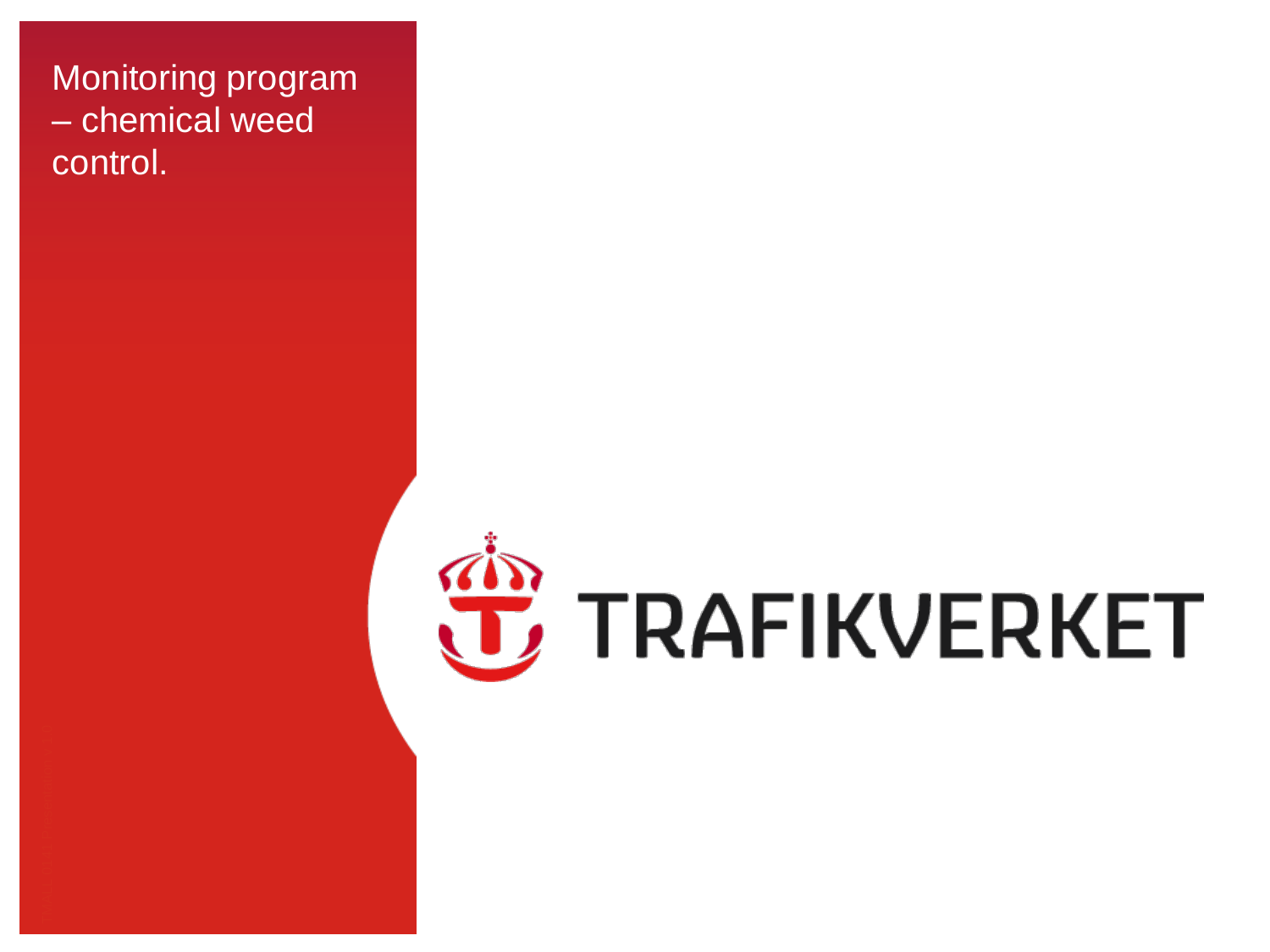### Object of the project

- In the long term, improving the understanding of the spread of glyphosate.
- In the short term, measuring the leakage of glyphosate to the groundwater.
- In the short term, measuring the storage of glyphosate and diuron in the soil.

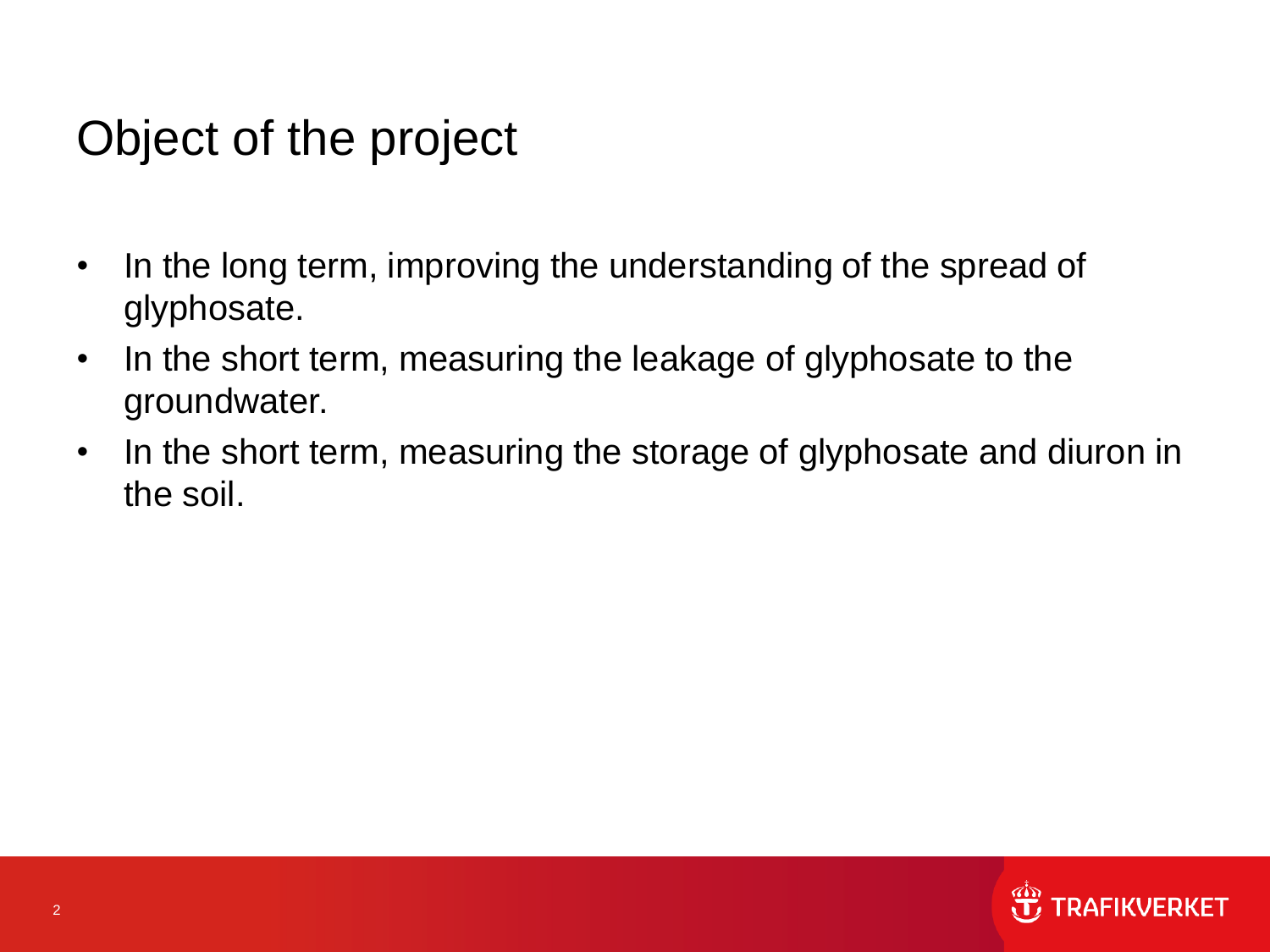# Short history

In general:

- Round up (glyphosate) has been used since 1995.
- Karmex 80 (diuron) has not been used from the 50th to 1993.

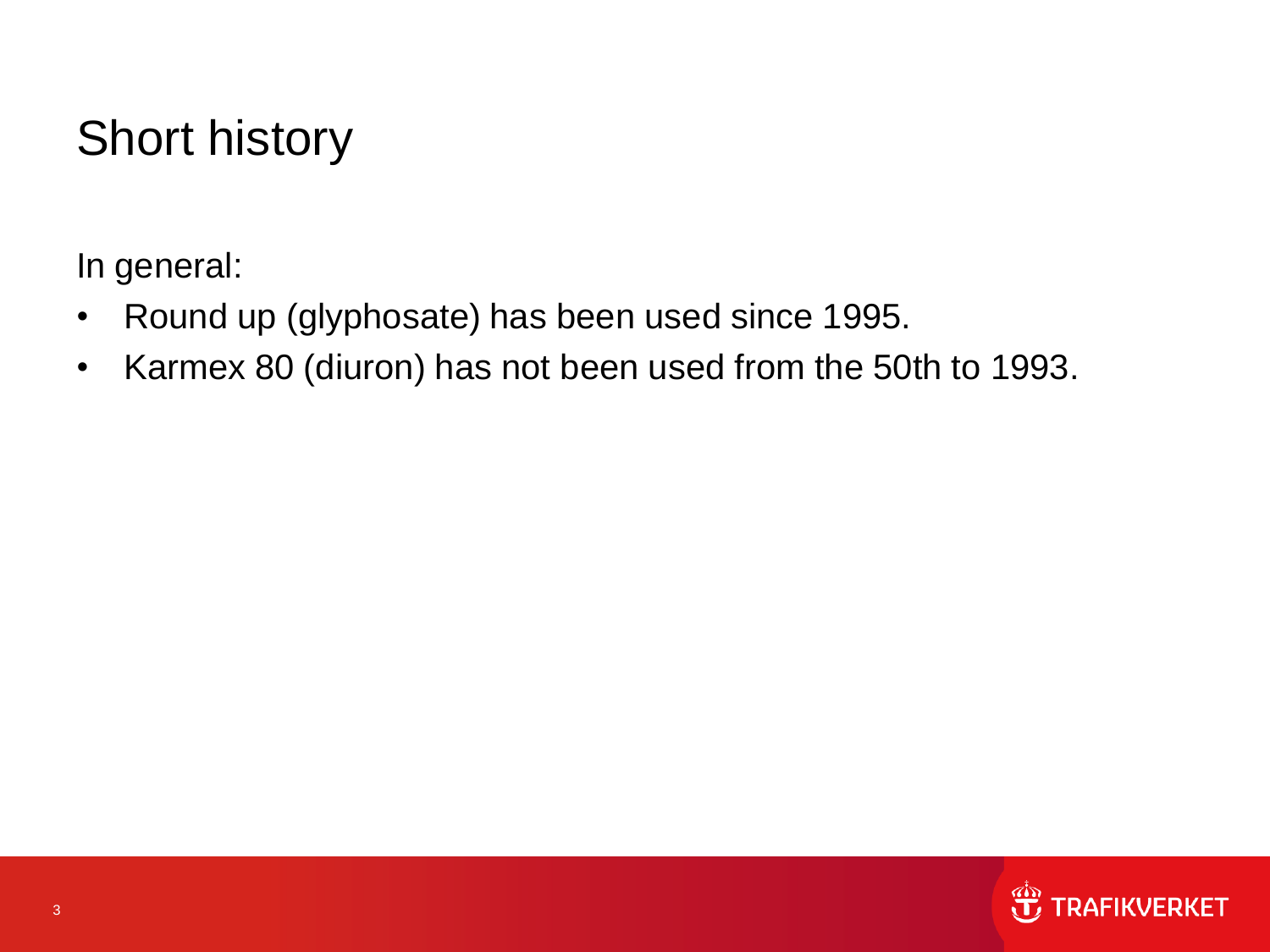### Sites and selection criteria.

- 5 sites.
- Selection criteria:
	- Variation of hydrogeological conditions (silt, till, sand; Height of the unsaturated zone).
	- Variation of precipitation and evaporation.
	- No sensitive objects nearby.
	- No chemical weed control in the surrounding area.
	- Easily accessible by car.
	- Financial limitations.



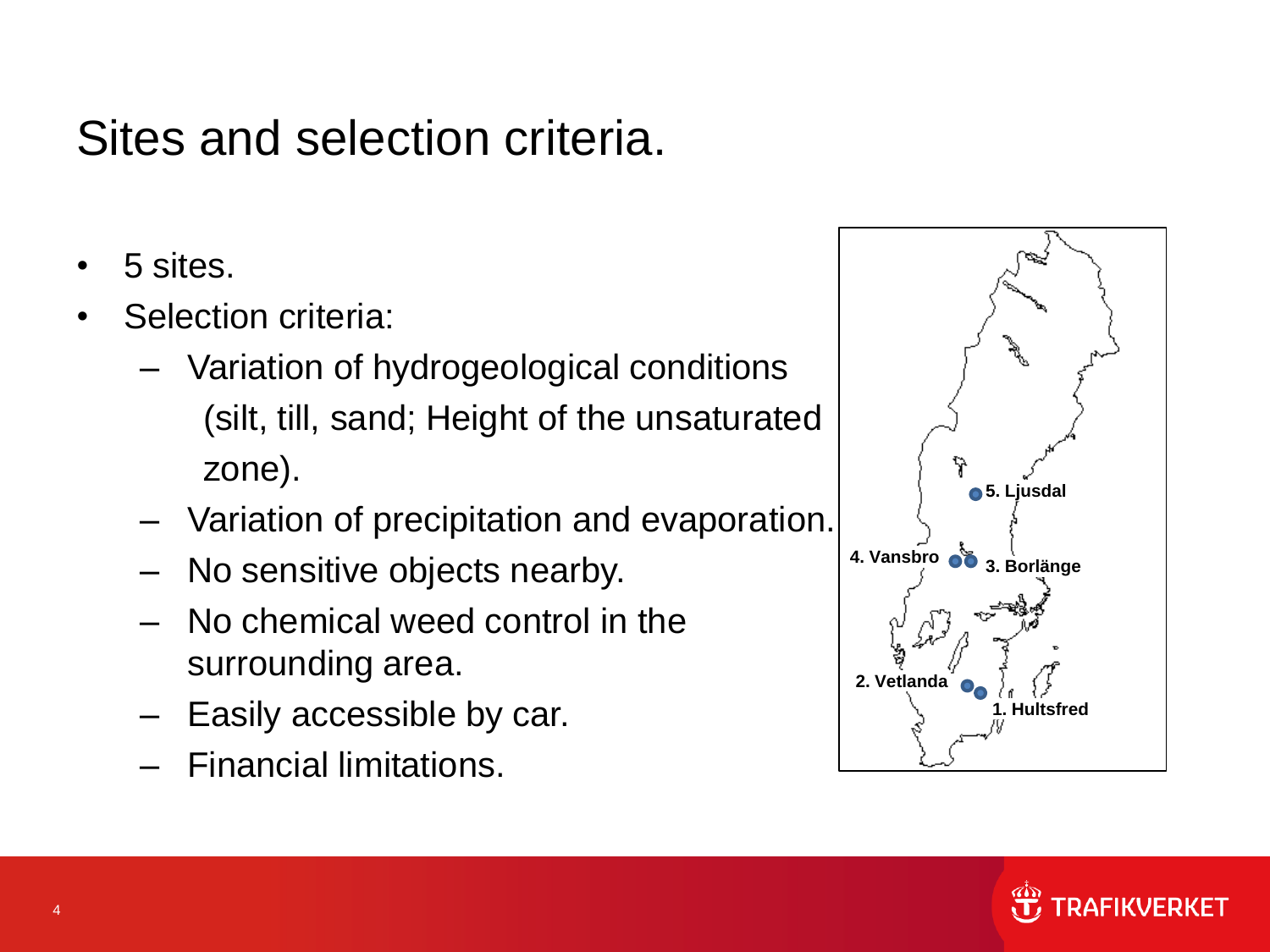# Scope

- At each site:
	- 5 monitoring wells in shallow groundwater (three in the embankment, one upstream, two downstream).
	- 5 points for sampling soil at two depth (upper part of the unsaturated zone).
- Monitoring frequency 3 times/year:
	- 10 days after treatment
	- 3 month after treatment
	- 9 month after treatment.
- Duration: So far 1 year. For the future we haven´t decided a time limit. We will make an evaluation each 3 years.
- Analyses: Glyphosate, AMPA and diuron.



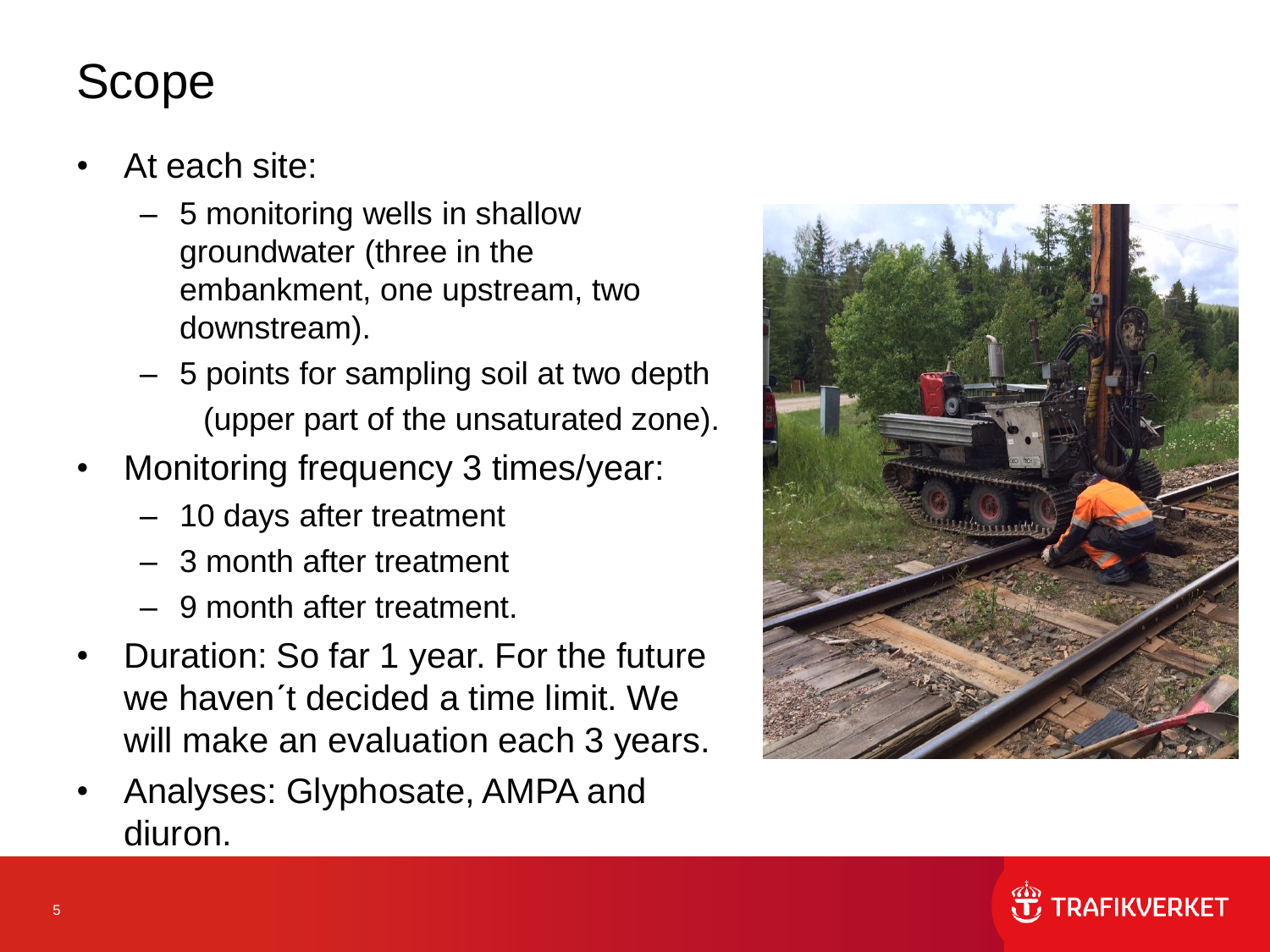### Results (groundwater)

- Glyphosate has been detected in 1 well (embankment), at the first measurement after the treatment. 0,12 µg/l (EU guideline value is 0,1 µg/l for individual substances and 0,5 µg/l for all substances as a total).
- AMPA has not been detected.
- At 1 site diuron has frequently been detected in low concentrations (at most 0,05 µg/l).